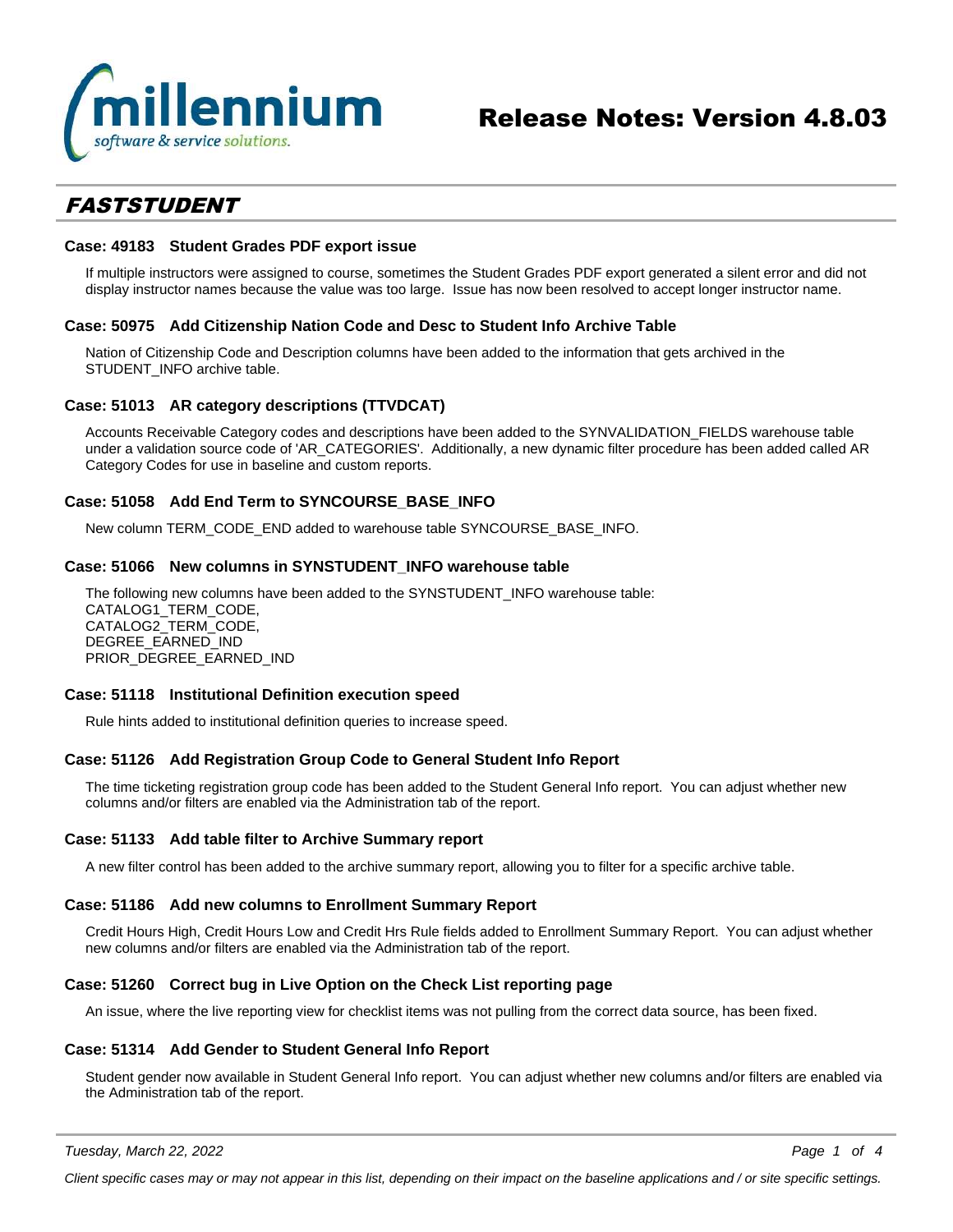

# Release Notes: Version 4.8.03

### **Case: 51325 Add function to return a ";" separated list of instructors for a course**

A new function has been created that will return the name and id of all assigned instructors for a specific term and course id combination.

Function name: FASTSTU.PKGFUNCTIONS.FN\_COURSE\_INSTRUCTORS

Inputs:

- Term Code
- Course ID
- Optional input of Y (include instructor id) or N (name only). Will default to N of nothing supplied.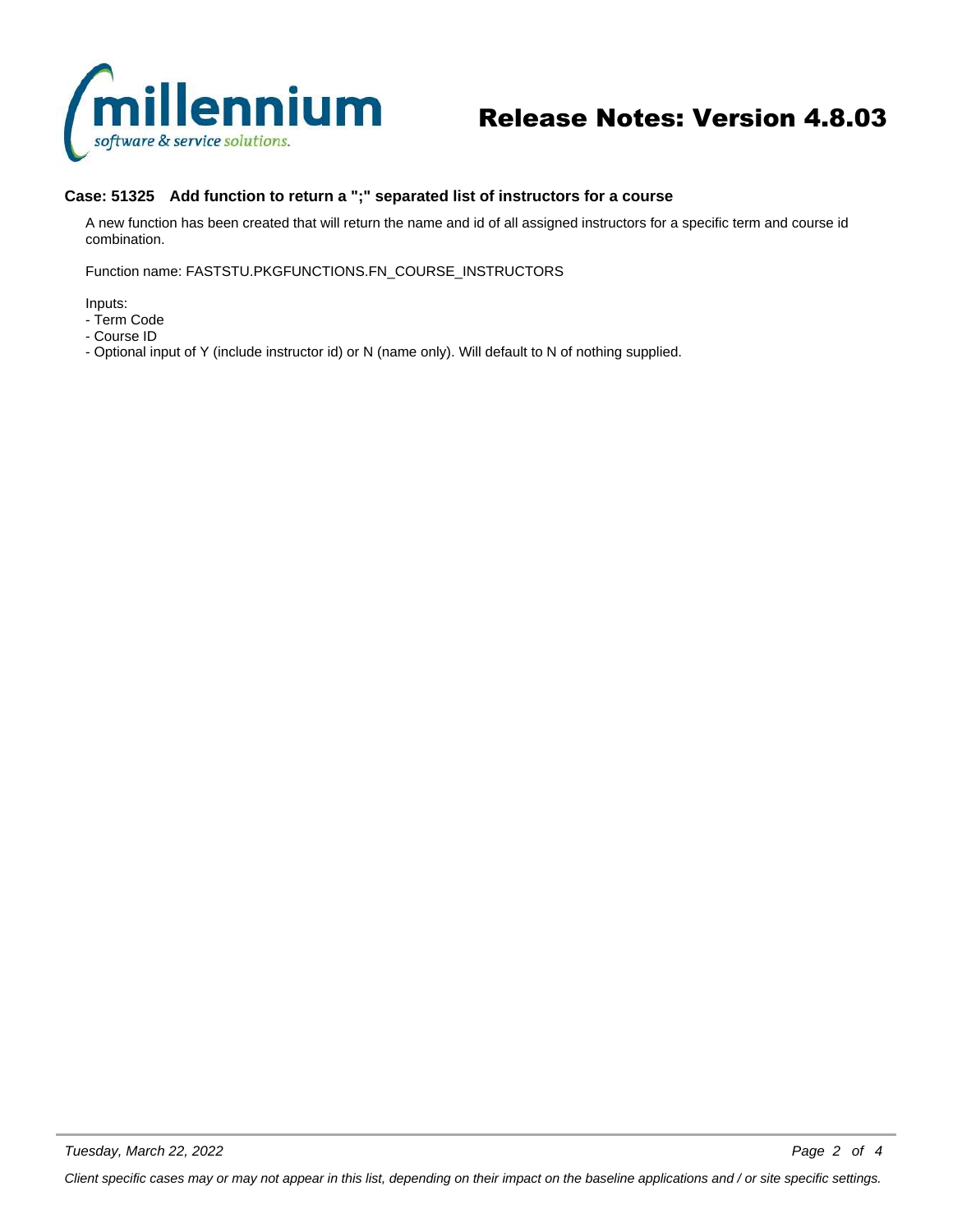

## *Global Changes That Affect All Applications*

#### **Case: 25044 Create audit log for Menu Layout**

Created a new audit report under the Administration -> Information menu in each application to track when changes are made to the menu (ex. enable, disable, sort order, and/or name changes).

#### **Case: 42878 Modify Custom Object Access to display synonym for custom warehouse tables**

Updated the Custom Object Access report to display the synonym name of custom Client Warehouse Builder tables instead of the A or B warehouse table names.

#### **Case: 44594 Remove all previous pinned report notifications when a new update is made to a pinned report**

When a group/shared Pinned Report is updated, all members of the group get an in FAST notification (bell icon on the top right toolbar) to let them know the report has been updated. When a report is updated several times, we will now only show the most recent notification.

#### **Case: 47302 Add checkbox column "Display in Menu" to Pinned Reports admin screen**

Added check box column "Display in Menu" to Administration -> Information -> Pinned Reports screen.

#### **Case: 49015 Institutional Definitions FASTPORTAL**

Institutional Definitions have been moved out of the student application into the site administration tables to facilitate using this functionality within other applications in the future. This should have no affect on current functionality.

#### **Case: 49400 Split support contact config settings by application**

Added new configuration settings 211, 212 and 213 (for help tab client support contact information) into each application.

Previously these existed under Site Administration only and were global across all applications. Now the Site Administration settings are global and site wide, but the application specific values are displayed as well (on the Help tab of each screen).

#### **Case: 49977 Services Status report**

Created a new report under the Administration -> Information menu in each application to show the status of various FAST system jobs such as when the last time FAST synced training videos, synced customer support ticket information, the last time the Report Scheduler service executed, and other system jobs executed.

#### **Case: 50920 Unique Records option on User/Role Assignment**

Fixed the ability to use the "Only display unique records" Advanced Options when running the User/Role Assignment report.

#### **Case: 50992 Add date and error code filter to SMS History page**

Added new filters for date and error code to the SMS History report.

#### **Case: 51000 Format columns when generating Excel import template**

When generating an Excel import template, the cells within the resultant .xlsx file will be formatted to match the report rather than just using the "General" formatting.

#### **Case: 51026 Refresh menu after save event on Pinned Reports admin screen**

The menu will now automatically refresh after the save event on Administration -> Information -> Pinned Report screen.

*Client specific cases may or may not appear in this list, depending on their impact on the baseline applications and / or site specific settings.*